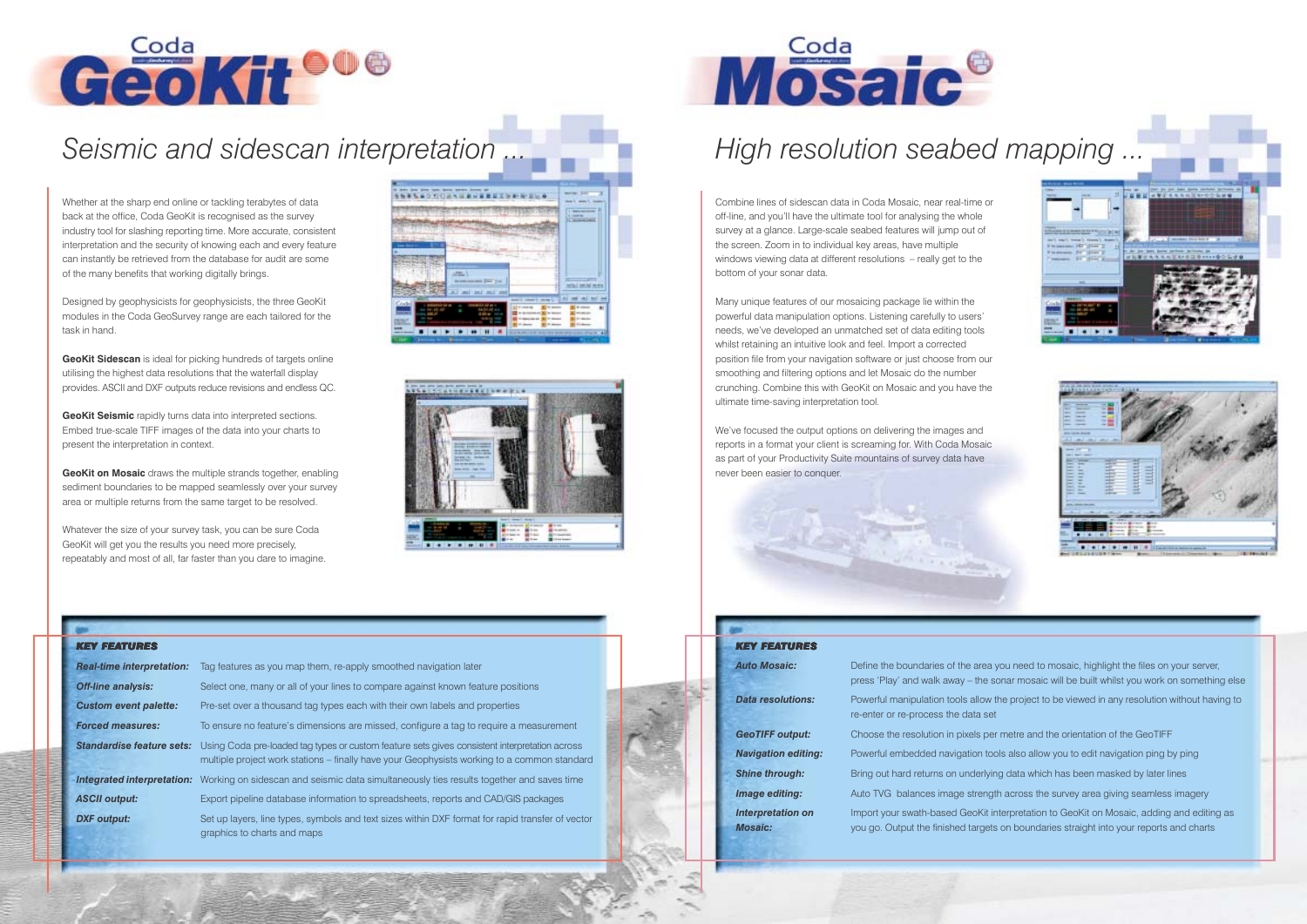

# *Automated pipeline inspection ...*

All Coda GeoSurvey Productivity Suite software is built on our *Replay* backbone providing the simultaneous display of shallow seismic, sidescan and magnetometer data. Up to eight channels of data acquired in all standard formats (including CODA, SEG-Y, XTF) can be viewed and sent real-time to multiple printers.

Powerful display tools – easy to find and simple to use – are provided to make the most of your hard-won detail. Image enhancement, user defined colour palettes and noise filters all help to make the interpretation stand out. We've made editing the position of your data a cinch. Simply swap out time-based navigation files at the click of a mouse, or dig in deep and edit at the ping level.

What's more we've added a host of features requested by users at every level. Along Track Speed Correction compensates for vessel speed changes and – uniquely – enables you to match up sidescan and shallow seismic data ping by ping. Seismic data sets can be vertically referenced back to a datum, or the seabed shape restored from ROV motion. Using the continuous TIFF image output gives a seismic profile ready-scaled to drop in to your charts.

With the best resolution the industry can offer, easy image enhancement and superb navigation editing tools, it's all possible with Coda GeoSurvey Productivity Suite.



- nds of experts
- **Integrated:** Simultaneous sonar, shallow seismic and magnetometer data display enables faster, more
- **High resolution:** Coda GeoSurvey software has the industry's highest level of data resolution currently available
	-

. . . . . . . . . . . . . . .

**Bill Naverall** 

**That** 

On at the fair Paramerication to substitute color

- Intection gives the ultimate in flexibility and precision
- 
- *Geodetic flexibility:* All standard survey spheriods, projections or datums are included in metres or US Survey feet
	- ery level, Coda software is continually adapted to meet the

|                              | <b>Productivity-enhancing features - right across the Suite:</b>                                                                 |
|------------------------------|----------------------------------------------------------------------------------------------------------------------------------|
| <b>Ease of use:</b>          | Coda GeoSurvey software is widely recognised to be easy for the novice to use wi<br>compromising the rigorous demands of experts |
| Integrated:                  | Simultaneous sonar, shallow seismic and magnetometer data display enables fast<br>accurate and productive interpretation         |
| <b>High resolution:</b>      | Coda GeoSurvey software has the industry's highest level of data resolution currer                                               |
| <b>Compatible:</b>           | All industry standard data formats are compatible with Coda GeoSurvey software                                                   |
| <b>Precise:</b>              | Individual ping level navigation correction gives the ultimate in flexibility and precis                                         |
| <b>Multiple printers:</b>    | Simultaneous printing of multiple data streams                                                                                   |
| <b>Geodetic flexibility:</b> | All standard survey spheriods, projections or datums are included in metres or US                                                |
| <b>Customer-led:</b>         | Influenced by user feedback at every level, Coda software is continually adapted to<br>changing needs of industry                |
|                              |                                                                                                                                  |



# *Rapid review and enhancement ...*

Coda Pipeline Inspection is acknowledged by users as the best tool on the market for automated analysis of sidescan pipeline survey data.

The software automatically stores exposed pipe positions realtime whilst analysing the data for free spans. Online eventing with minimal operator supervision flags up critical span lengths and stores maximum span heights to a database. One quick review by the geophysicist verifies the interpretation and the client knows right then and there where to deploy an ROV for a closer look.

The integration of automated pipeline tracking, span detection and manual event editing makes this module essential for anyone involved in pipeline inspection work.





#### *KEY FEATURES*

| <b>Auto-Track Pipeline:</b> | Facility for pipelines to be tracked automatically during real-time or off-line processing                                                                                                   |
|-----------------------------|----------------------------------------------------------------------------------------------------------------------------------------------------------------------------------------------|
| <b>Automated analysis:</b>  | Allows automated, real-time marking of pipeline freespans, burials and exposures                                                                                                             |
| <b>Graphic clarity:</b>     | Consistently high quality, clear pipe graphics                                                                                                                                               |
| <b>Event screen-dump:</b>   | Store spans, targets and areas of interest as a catalogue of TIFF images                                                                                                                     |
| Definable attributes:       | Allows user-defined critical span attributes prior to interpretation                                                                                                                         |
| <b>Off-line analysis:</b>   | The facility to add further analysis and interpretation manually off-line, such as marking<br>near-pipe debris or events, before or after navigation correction has been applied to the data |
| <b>ASCII output:</b>        | Export pipeline database information to spreadsheets, reports and CAD/GIS packages                                                                                                           |
| <b>DXF</b> output:          | Set up layers, line types, symbols and text sizes within DXF format for rapid transfer of vector<br>graphics to charts and maps                                                              |

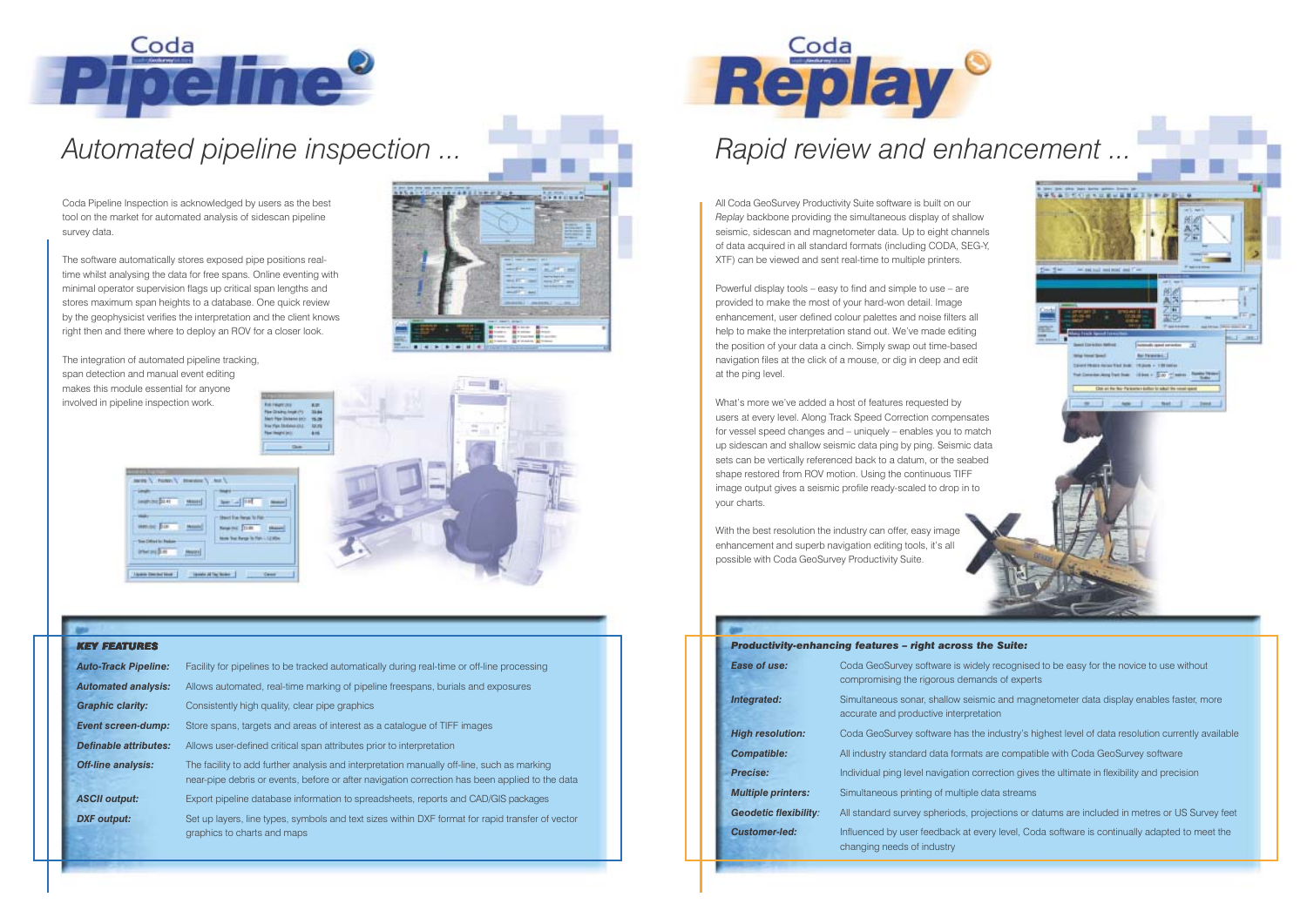# *Integrated geophysical data analysis ...*

## Monitoring the pipeline network spanning the North Sea.

Coda GeoSurvey

**CASE STUDY** 

Stringent European environmental and safely laws mandate regular inspections of all active unburied oil and gas flow lines in the North Sea – quite a task when the total pipeline network now exceeds 13,000km. Typically, annual sidescan sonar inspections are used to catalogue free spanning sections of pipe, sections of damage and debris to quantify areas requiring closer inspection by an ROV video camera. By feeding these results directly into a GIS database instant comparisons with historical surveys save the pipeline operators time and money whilst ensuring a safe and

around **Coda GeoSurvey Productivity Suite** with spectacular productivity improvements. According to Richard Salisbury, their Geoscience Manager, the Shell SPAIS contract work would typically have taken three months to interpret manually: with Coda GeoSurvey PI the results are generated offshore and a fully QC'd database is available directly from the survey vessel.



clean sea for future generations. Tackling mammoth Shell annual inspection surveys for many years, Fugro Survey based in Great Yarmouth, (formerly Svitzer), have built their sonar data workflow



Coda GeoSurvey Pipeline Inspection online software stores exposed pipe positions all the while analysing the data for anomalies. Online eventing with minimal operator supervision flags up critical span lengths and calculates maximum span heights. One, quick, review by the geophysicist verifies the interpretation and the client knows right then and there where to deploy an ROV for a closer look. More accurate, reliably consistent interpretation with embedded data quality control and security of knowing each and every feature can instantly be retrieved for later audit means Fugro's clients, Shell UK, are delighted with all the extra benefits that working digitally brings.

Each pipeline inspection season starts with areview of historical data to identify likely problem areas – geophysicist's scan rapidly through a Coda event database searching on target type, distance from pipeline,

and previously mapped spans to plan the upcoming season. With one of Fugro's dedicated survey inspection vessels towing a steerable Focus ROTV platform sidescan data is recorded by Coda DA200 units networked to a central vessel server. Maintaining an optimum sled distance from the pipeline enhances sonar data quality.

DA50 Acquisition – choose Seismic or Sidescan DA100 Acquisition – switchable between seismic and sidescanDA200 Acquisition – simultaneous seismic and sidescanDA300 Acquisition – simultaneous seismic and sidescan plus third trigger RE200 Replay – standard with all Coda GeoSurvey acquisition systems

### Geohazard engineering risk assessments in the Java Sea.

Commencing in January 2001, over 2 terabytes of data were collected in a five-month survey campaign. Some 400 lines totalling 4383km were surveyed with multibeam bathymetry, sidescan sonar and magnetometer to map the surface hazards. At the same time shallow seismic data was collected using both a hull mounted 4x4 pinger, and a multi channel mini air gun source.

No matter how much raw data has been collected from the survey site, it's the results that your client values. With budgets getting tighter and tighter, survey tasks are becoming ever more timecritical and the process of interpreting acquired data must be as quick and easy as possible.

Coda GeoSurvey Productivity Suite integrates the tasks of analysing, tagging and mosaicing complex data sets – thereby ensuring faster and more precise results.

With Coda GeoSurvey running on multiple workstations with remote networked data storage, high volumes of geophysical data can be managed and processed quickly, maximising productivity.

#### *The Coda GeoSurvey Range includes:*

GeoKit Seismic module GeoKit Sidescan moduleMosaic module GeoKit on Mosaic module

Pipeline Inspection module

British Petroleum's Terang Sirasun oil and gas field sits on the Kangean shelf on the northern margin of the earthquake prone Bali Basin. Active faulting allows gas to leak to the surface and provides a source for gas pockets trapped within the soft near seabed horizons. Recent unconsolidated sediments with rugged seabed topography ranging from 100 to 350 metres also provide the potential for slope collapse and slumping. In preparation for infield construction to extend the field lifespan, Thales GeoSolutions Far East were commissioned to perform a comprehensive geohazard assessment survey.

All the sonar and pinger data was recorded using Coda DA200 units and stored to a central snap server. Much of the sonar data was mosaiced on the vessel using Coda GeoSurvey Mosaic allowing both the Thales Data Manager and BP client representative to verify quality of coverage instantly thereby altering the survey plan in real-time to save on vessel usage. Ultra high resolution Coda mosaics were used to map the seabed with a high degree of confidence and these images were subsequently draped over 3-D views of the topography in a third party visualisation package enabling interpreters to assess features from any view point. The shallow seismic data was interpreted using Coda GeoKit providing rapid intial assessments of sediment thickness. Working closely with the Thales processing centre in Kuala Lumpur CodaOctopus adapted the siesmic package to enable Thales to compensate for dynamic vertical offsets, thereby enabling processed data to be output in a format suited for 3-D viewing in specialised BP geohazard risk analysis software.

According to the Geophysical Project Manager, Kobi Brandeli, first class support from Coda – including flying out an engineer to

assist with mobilisation on NewYear's Day – ensured that the sonar and shallow seismic datawas collected in the most efficient manner and to thehighest data quality standards.











Renowned Coda reliability and our dedicated 24-hour support team help to guarantee that you meet the demands of today's time-critical survey projects, no matter where in the world you are.



0101000100101

101000101 0100011

001010  $0001001$ 

01010101

### **CASE STUDY**



Case Study inclusion courtesy of Fugro | *Photos: Fugro | Map: OPL*